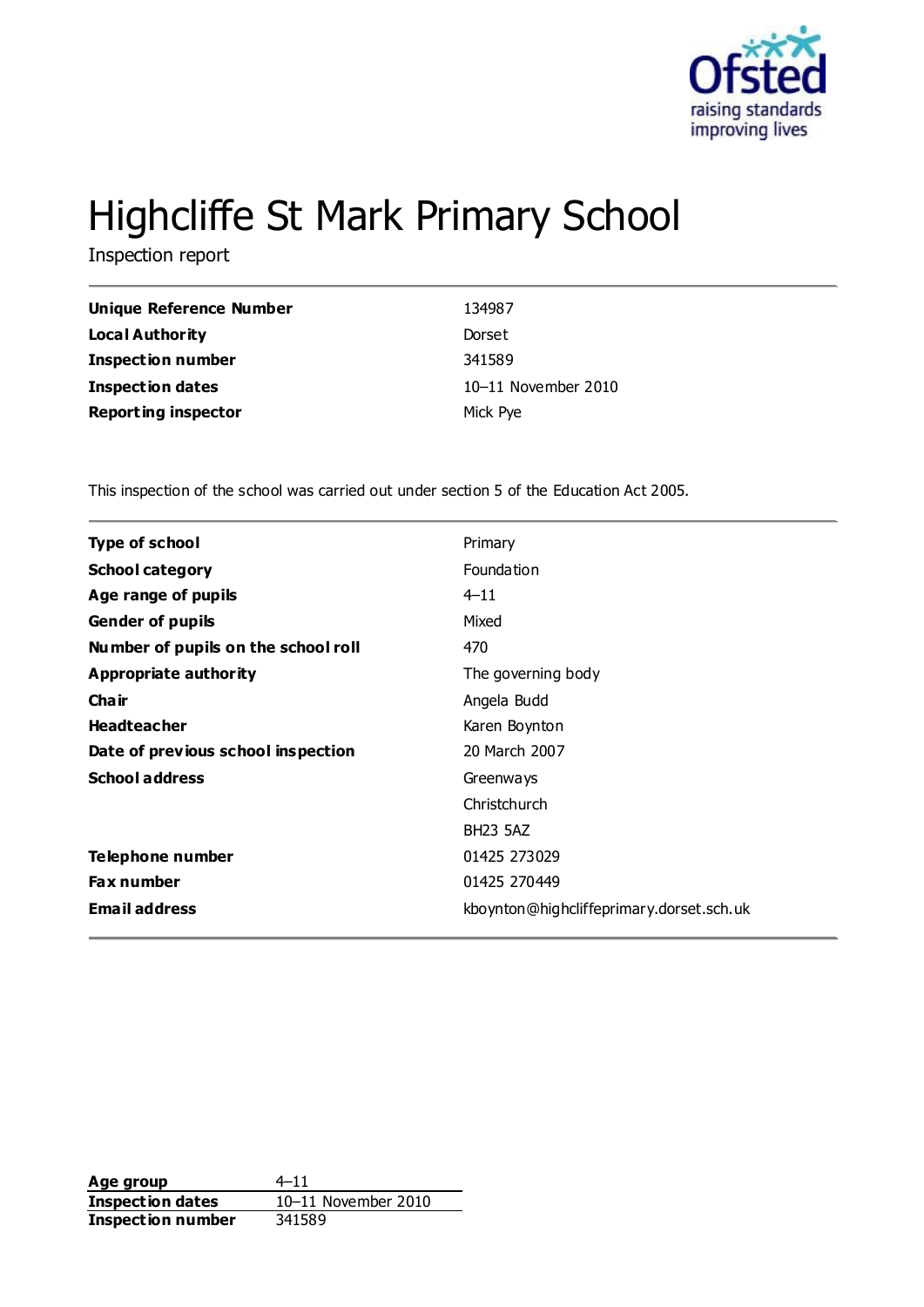The Office for Standards in Education, Children's Services and Skills (Ofsted) regulates and inspects to achieve excellence in the care of children and young people, and in education and skills for learners of all ages. It regulates and inspects childcare and children's social care, and inspects the Children and Family Court Advisory Support Service (Cafcass), schools, colleges, initial teacher training, work-based learning and skills training, adult and community learning, and education and training in prisons and other secure establishments. It assesses council children's services, and inspects services for looked after children, safeguarding and child protection.

Further copies of this report are obtainable from the school. Under the Education Act 2005, the school must provide a copy of this report free of charge to certain categories of people. A charge not exceeding the full cost of reproduction may be made for any other copies supplied.

If you would like a copy of this document in a different format, such as large print or Braille, please telephone 0300 1234 234, or email **[enquiries@ofsted.gov.uk](mailto:enquiries@ofsted.gov.uk)**.

You may copy all or parts of this document for non-commercial educational purposes, as long as you give details of the source and date of publication and do not alter the documentation in any way.

To receive regular email alerts about new publications, including survey reports and school inspection reports, please visit our website and go to 'Subscribe'.

Royal Exchange Buildings St Ann's Square Manchester M2 7LA T: 0300 1234 234 Textphone: 0161 618 8524 E: **[enquiries@ofsted.gov.uk](mailto:enquiries@ofsted.gov.uk)**

W: **[www.ofsted.gov.uk](http://www.ofsted.gov.uk/)**

© Crown copyright 2010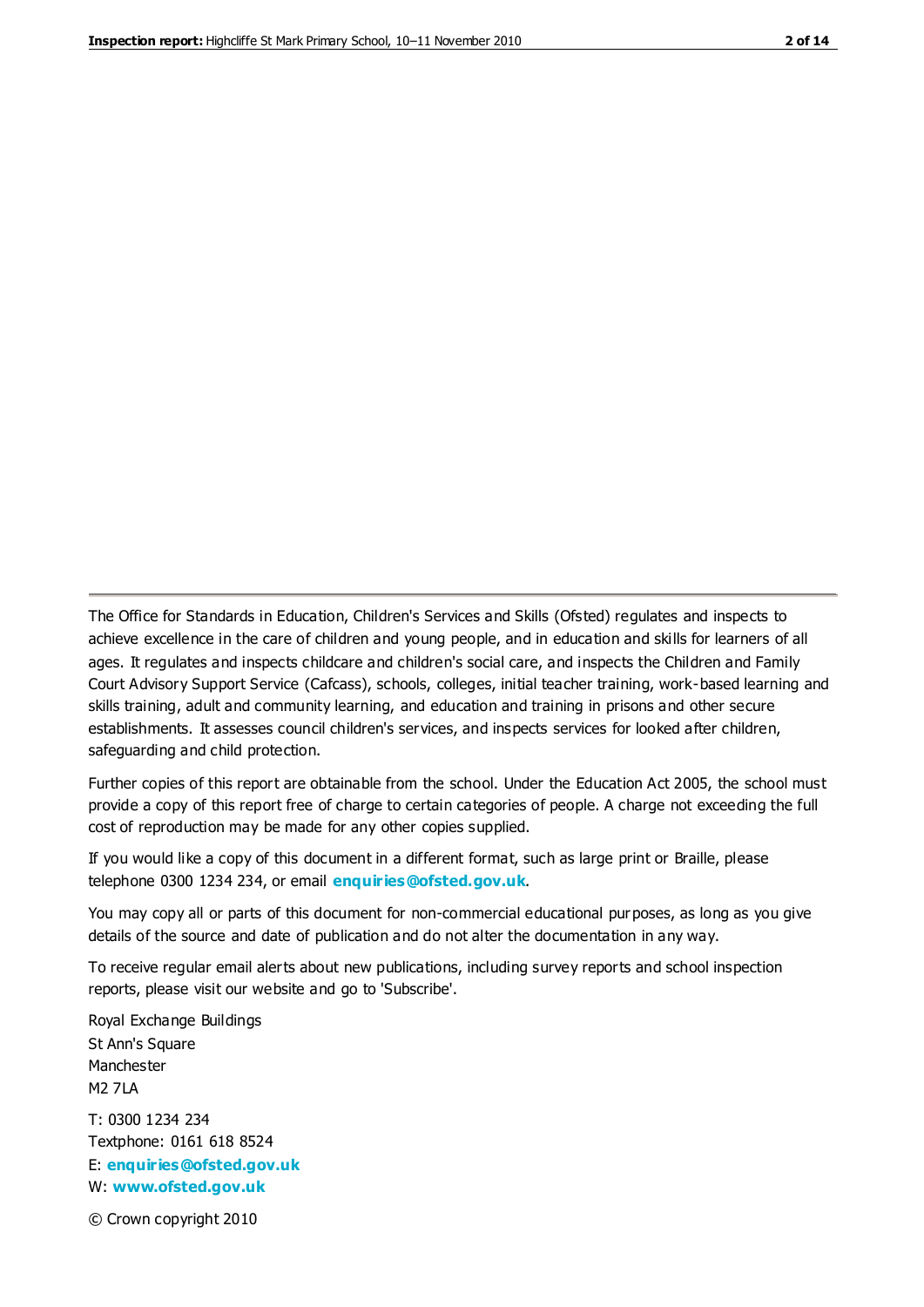# **Introduction**

This inspection was carried out by four additional inspectors. They observed 20 lessons, visited two further lessons and saw a total of 14 teachers. They held meetings with governors, pupils and staff. They observed the school's work and looked at data relating to pupils' attainment and progress. The school's development plan, lesson and curriculum plans, governing body minutes and school policies and procedures, particularly those relating to the health and safety and safeguarding of pupils, were scrutinised. Inspectors also looked at completed questionnaires returned by pupils, staff and those from 149 parents and carers.

The inspection team reviewed many aspects of the school's work. It looked in detail at the following:

- The attainment and progress of pupils in the core subjects and whether pupil groups are being effectively tracked and are making similar progress.
- The rigour of leaders' and managers' monitoring, self-evaluation and action planning, and its impact on school development.
- The quality of communication between teaching assistants and teachers and the effect of their work on pupils' progress.
- To confirm the school's self-evaluation of high quality personal development and care, guidance and support.

# **Information about the school**

Pupils in this larger-than-average primary school come from a predominantly White British background. The number of pupils from minority ethnic groups is well below average; the largest group being those from Any Other White background. The proportion of pupils known to be entitled to free school meals is below average. The number of pupils with special educational needs and/or disabilities is broadly average. The main groups of these pupils have moderate learning difficulties or have an autistic spectrum disorder. Two Reception classes provide the provision for the Early Years Foundation Stage. The governing body is responsible for the on-site after-school and holiday clubs. The school has been nationally recognised through the Rights Respecting School and Eco-school awards.

A privately run breakfast and pre-school club operates from the school site.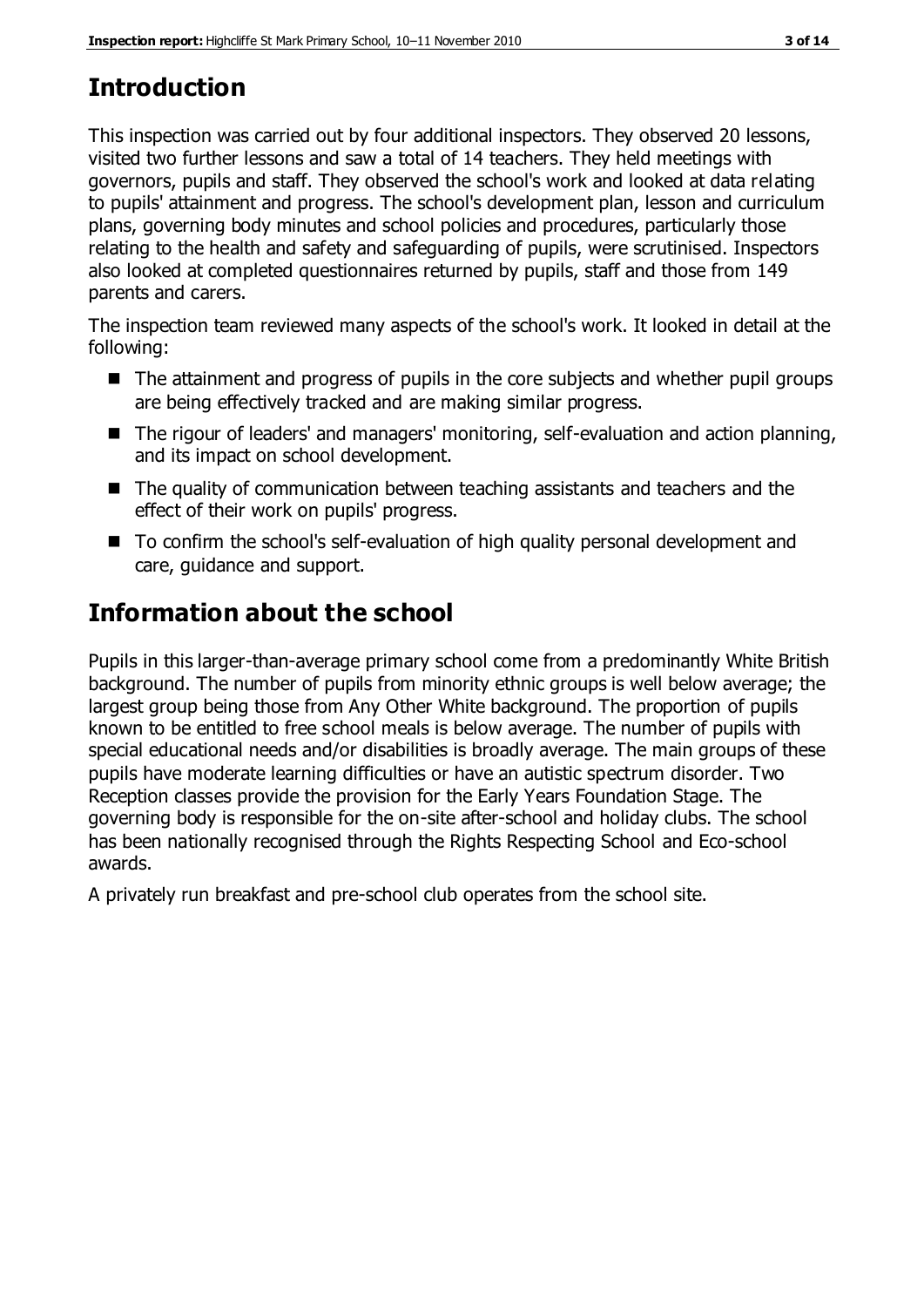# **Inspection judgements**

| Overall effectiveness: how good is the school?  |  |
|-------------------------------------------------|--|
| The school's capacity for sustained improvement |  |

## **Main findings**

The school provides an outstanding education for its pupils. Determined and highly focused leadership by the headteacher has brought significant improvement in the attainment of all pupils, including those with special educational needs and/or disabilities. Highly effective tracking of pupils' progress enables the school to identify those requiring additional support. There is a very flexible programme of intervention which, coupled with the very good work of some skilled teaching assistants, results in the barriers for learning being effectively lowered for these pupils. They make similar progress to their peers.

Pupils say they feel extremely safe and they are involved in assessing risk from an early age. For example, Reception children are asked about how their experience in going to the park can help keep the other class safe when they visit. One parent wrote that the school is: 'A superb learning environment. Our child is growing into a thoughtful self-motivator.' The exceptional care, guidance and support given to all groups of pupils results in their outstanding personal development, and they quickly develop as independent learners. Pupils' spiritual, moral, social and cultural development is also outstanding. Year 5 pupils showed excellent social skills as they moved from lessons to the environment of collective worship. A very high level of respect and empathy was demonstrated during the Remembrance Day assembly.

Teaching is good overall, and outstanding lessons were observed. Pupils know what they are expected to learn because teachers make clear the learning objectives and the pupils use these to evaluate their progress. Teachers have high expectations and pupils respond accordingly. While the majority of pupils respond well to teachers' comments in marking, this is inconsistent and, consequently, opportunities for them to reflect on their learning are missed. The majority of teachers use assessment well to plan work that challenges pupils of different abilities, and results in some very good and outstanding lessons. On occasions teachers identify tasks for pupils to do rather than concentrating on the learning expected of different groups of pupils. When this happens progress slows for some pupils.

In the 2009 national tests at the end of Year 6, overall attainment was very high, continuing an upward trend over recent years. This constitutes good progress for pupils given their starting points. The evidence is that this is replicated in the 2010 unvalidated test results. Curriculum information and reports go home to parents and carers, and they have regular opportunities to meet with teachers to discuss the progress of their children. However, a few parents expressed concern over the quality of some aspects of communication with the school, particularly regarding pupils' progress. The school has already identified this as a development priority but acknowledges the need to accelerate its efforts in this area.

There is a highly embedded ethos of monitoring and self-review, with governors' visits, for example, linked closely to a school development plan priority. The consistency of high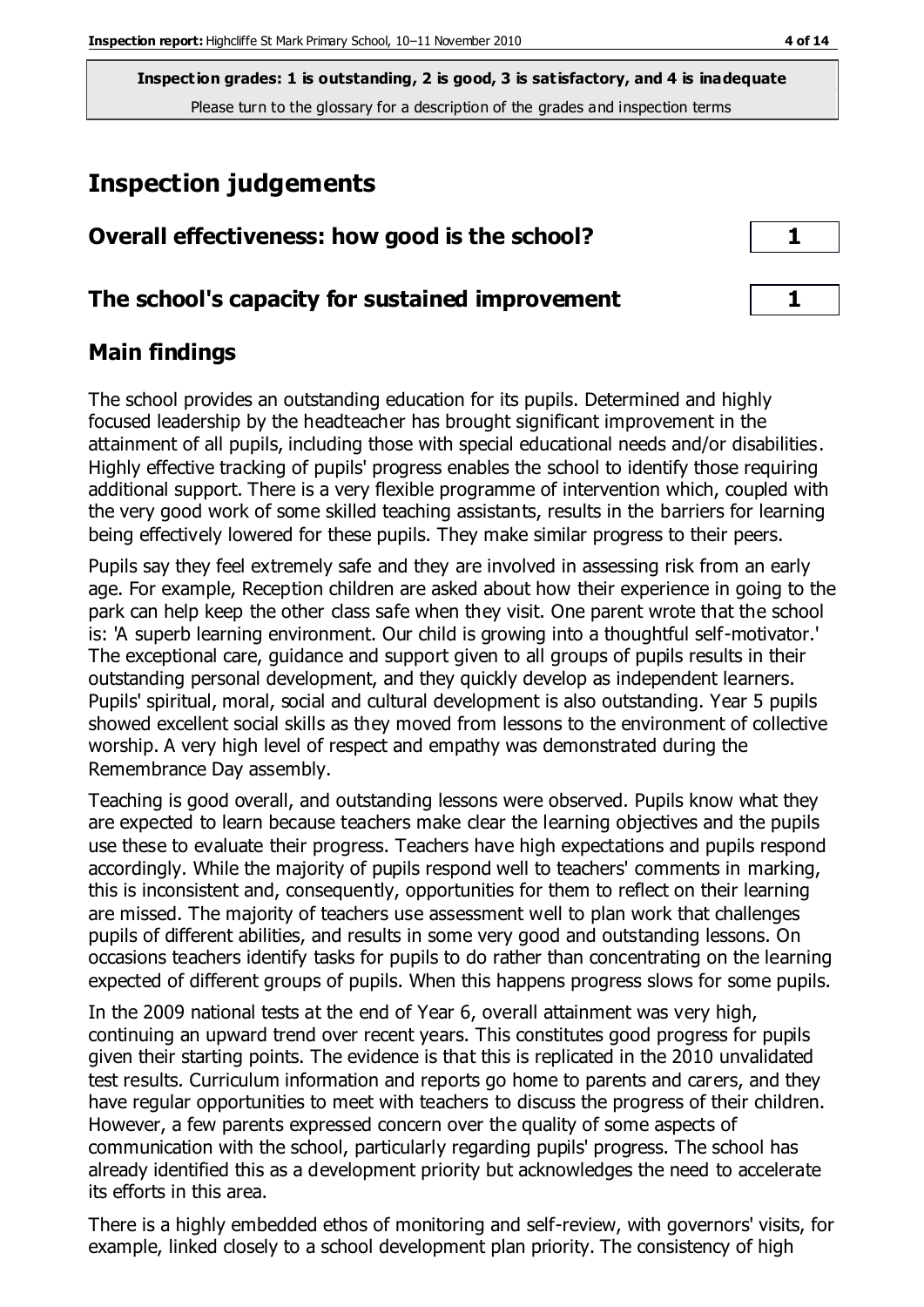teaching levels results in the outstanding achievement of pupils, and is the consequence of effective monitoring and professional guidance provided by skilled leaders. Evaluation is accurate and leads to very appropriate development planning. Another area that supports an outstanding capacity to improve the school is an excellent curriculum that has been extremely well developed to meet the needs of all pupils, including those with special educational needs and/or disabilities.

## **What does the school need to do to improve further?**

- Remove the inconsistencies in teaching, and further improve pupils' progress by ensuring that:
	- all teachers use assessment information to challenge pupils of different abilities
	- opportunities are embedded for pupils to reflect and act upon the comments in teachers' marking.
- Improve communication with parents to ensure that they have a clear idea of their child's progress.

## **Outcomes for individuals and groups of pupils 1**

Pupils show a high degree of enjoyment in their learning. They attain extremely well and have good attendance levels. In Year 5 the pupils were extremely motivated during a lesson on the Ancient Greeks. After role playing they were highly motivated and wrote lengthy and accurate imaginative stories. Behaviour is good because pupils are engaged in their learning. Year 6 pupils respond extremely well to the various activities given to them in science. Parachutes and springs were part of the equipment eagerly used and adapted by pupils as they explored the forces relating to gravity. They remained on task, thought deeply and learnt well when exploring the reliability of their experiments. Pupils have very good oral skills. They are very successful in learning from one another, especially during regular talk-partner time in lessons. During a specific gifted and talented session Year 3 pupils made use of good, accurate mathematical language while investigating different combinations of coins that could be used for phone calls.

Attainment remains well above average in English by the end of Year 6. Pupils benefit from the changes introduced to improve their mathematical skills and attainment is also well above average. School tracking shows that all groups of pupils, including minority ethnic groups and those known to be entitled to free school meals, attain at similar levels to their peers. Current work shows high attainment levels and good progress across the school.

The two national awards achieved by the school have had a very positive effect on pupils' personal development. Both awards have encouraged team work; the 'eco councillors' are just one aspect of the excellent contributions that pupils make to their community. 'Rolemodel assessors' make a very good contribution to the class community when they help identify pupils who have acted as positive role models. Pupils have an excellent knowledge of how to remain healthy, and talk accurately about the recovery rate of the heart after exercise. Allotments give ample opportunity for them to grow vegetables. Pupils are acting as ambassadors, working alongside a national supermarket on a project focused on healthy eating. Other pupil 'Club Ambassadors' provide information to others about the availability of external sport's clubs. The basic skill levels of pupils, together with varied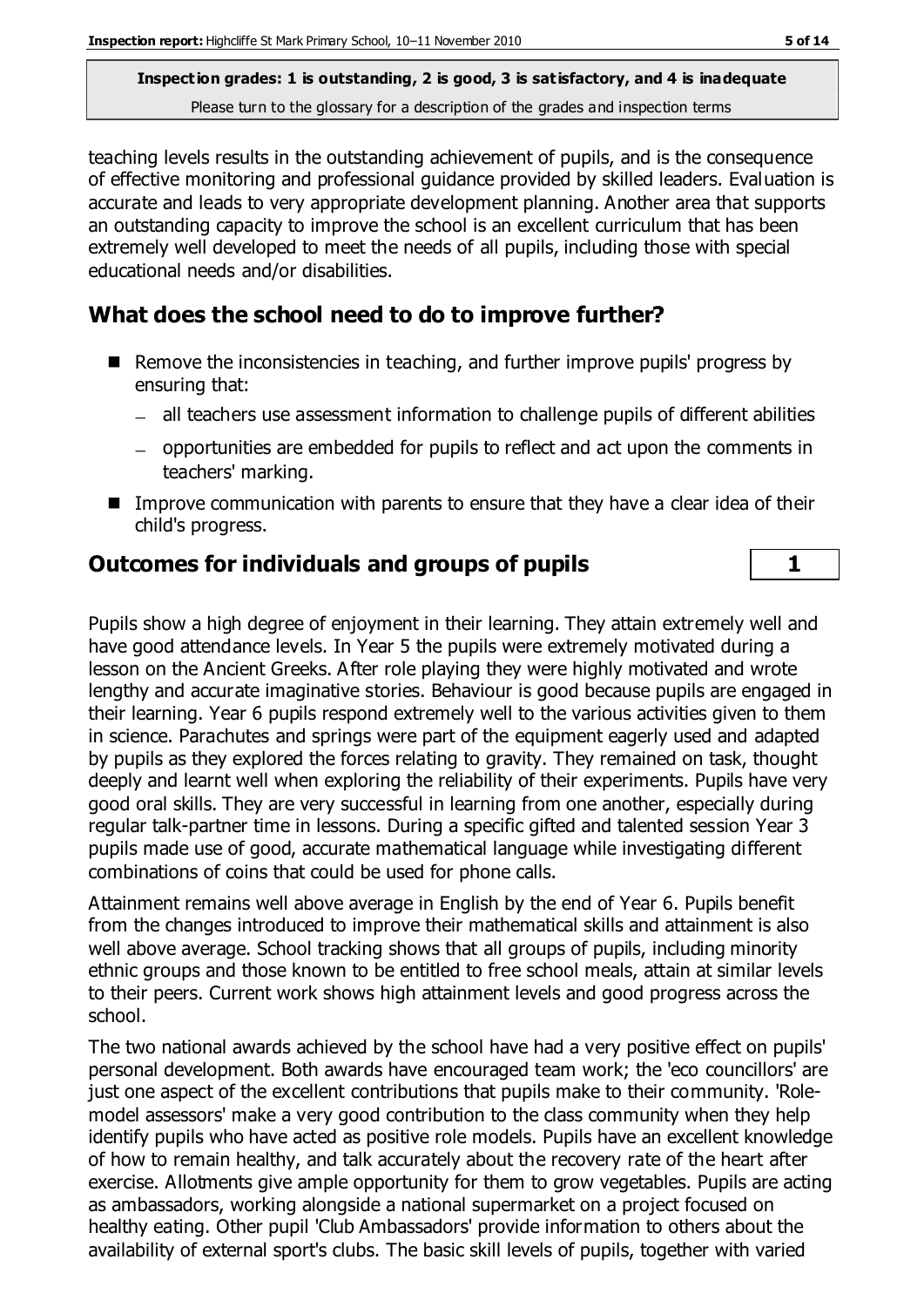# **Inspection grades: 1 is outstanding, 2 is good, 3 is satisfactory, and 4 is inadequate**

Please turn to the glossary for a description of the grades and inspection terms

opportunities to work on budgets and entrepreneurial activities such as running stalls at the school fair, result in pupils being excellently prepared for their future. Moral and social development is strong. They have a very strong sense of fairness, such as when they discuss a wide range of moral issues during circle time. They recognise the need for charity work, with one saying, 'There are always others less fortunate than ourselves.' They collaborate well when giving their views on the new play area in the local community and are members of the local area's school council.

These are the grades for pupils' outcomes

| Pupils' achievement and the extent to which they enjoy their learning                                                     | 1              |
|---------------------------------------------------------------------------------------------------------------------------|----------------|
| Taking into account:<br>Pupils' attainment <sup>1</sup>                                                                   |                |
| The quality of pupils' learning and their progress                                                                        | 2              |
| The quality of learning for pupils with special educational needs and/or disabilities<br>and their progress               | 2              |
| The extent to which pupils feel safe                                                                                      | 1              |
| Pupils' behaviour                                                                                                         | $\overline{2}$ |
| The extent to which pupils adopt healthy lifestyles                                                                       | 1              |
| The extent to which pupils contribute to the school and wider community                                                   | 1              |
| The extent to which pupils develop workplace and other skills that will contribute to<br>their future economic well-being | 1.             |
| Taking into account:<br>Pupils' attendance <sup>1</sup>                                                                   | 2              |
| The extent of pupils' spiritual, moral, social and cultural development                                                   |                |

<sup>1</sup> The grades for attainment and attendance are: 1 is high; 2 is above average; 3 is broadly average; and 4 is low

## **How effective is the provision?**

Teachers build good pace into lessons and make effective use of time targets to focus pupils on their work. This is particularly noticeable during mental mathematics sessions where challenging tasks and questioning allow pupils to learn successfully. Teaching assistants are very well deployed and use their skills to make certain that pupils make good progress. They keep pupils on task, for example in a Year 1 mathematics lesson ensuring that the pupils focused clearly on developing their understanding of key mathematical vocabulary. They use the time well to assess and record pupils' achievements or weaknesses. Their feedback forms give valuable guidance to teachers and aid planning for the next steps in the learning of the intervention groups. High attaining pupils do well because of the challenge and appropriate extension activities presented in most, but not all, lessons. For example, Year 2 pupils respond positively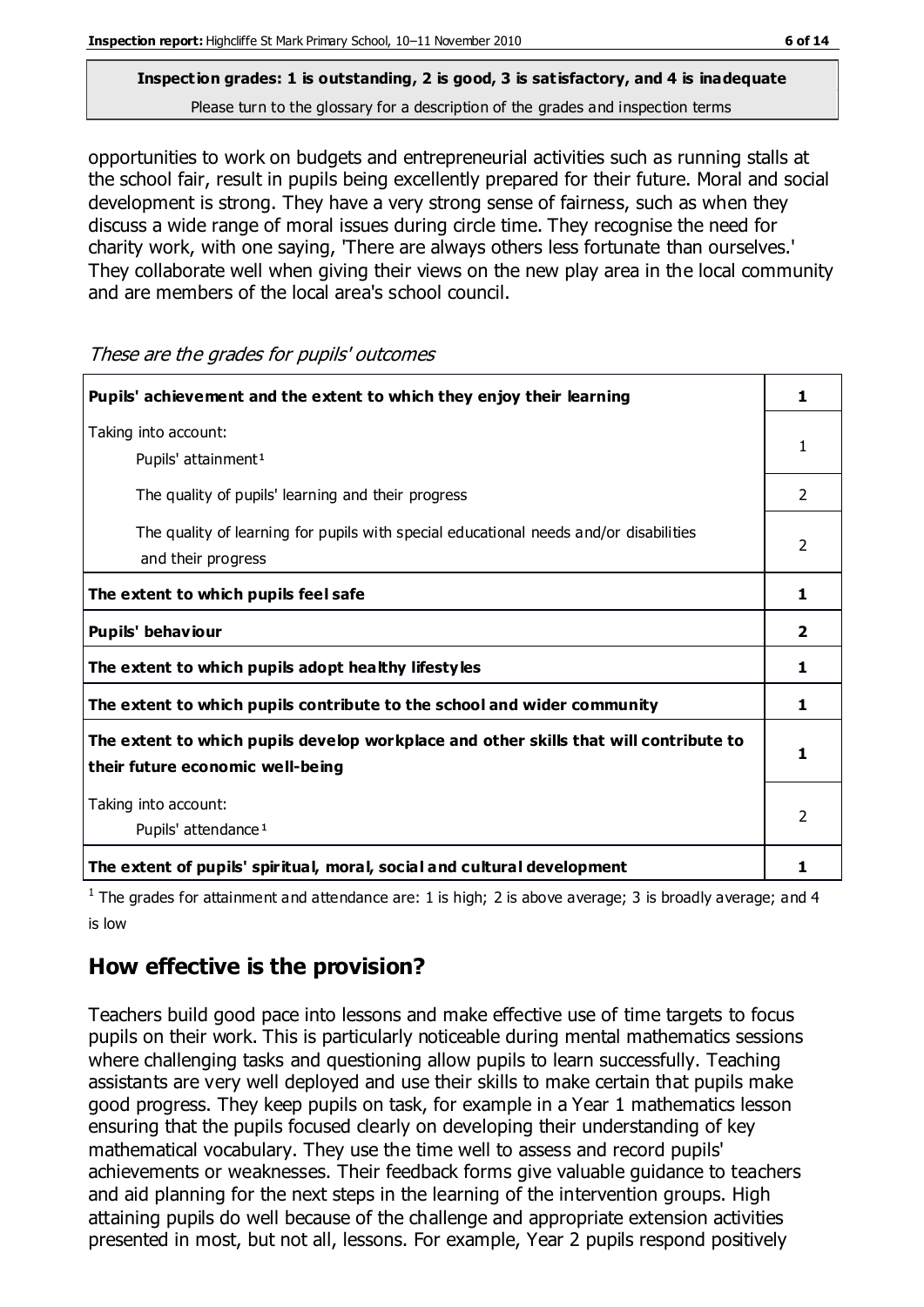when given 'stretch targets' and clear success criteria. Often pupils take responsibility for self-challenge, for example when using a computer program to work on multiplication in Year 6. Pupils know how to improve their work, the 'bookmark targets' effectively reinforcing their knowledge. However, not all teachers give sufficient time for pupils to reflect on how well they have learnt during the lesson.

The curriculum has been very well developed since the last inspection to make it more motivating and stimulating for pupils; languages, including Mandarin, are taught. Crosssubject links are very well developed, and give pupils extremely good opportunities to reinforce their literacy and numeracy skills in other subjects. Curriculum weeks, like the 'Reading Book Project', enhance the curriculum extremely well. A very wide range of clubs, including gardening and sport's activities, motivate pupils and extend their skills. Those not quite as adept at mainstream sports have opportunities to develop skills in other activities. It manifestly meets the needs of pupils, including their social, personal and emotional requirements.

Pupils' needs are extremely well tracked and met. In response to the need to support pupils in a particular year group, the Key Stage 1 curriculum is very well adapted to meet their writing requirements. Transition arrangements smooth the passage of pupils extremely well. The school is pro-active in identifying external agencies, such as speech and language practitioners to help benefit pupils. A 'Deaf Awareness Week' gives pupils signing skills that enable mutual support to take place. A particular strength is the use of the tracking systems to identify pupils' needs, including those with special educational needs and/or disabilities. Their progress, as a result of highly accurate and targeted intervention, is very closely monitored and this helps to explain the good progress of pupils whose circumstances may make them vulnerable. Pupils attending the after-school club showed enjoyment as they practised their computer and drawing skills, and participated in physical activity. They said they feel safe and have good relationships with the adults.

| The quality of teaching                                                                                    |  |
|------------------------------------------------------------------------------------------------------------|--|
| Taking into account:<br>The use of assessment to support learning                                          |  |
| The extent to which the curriculum meets pupils' needs, including, where relevant,<br>through partnerships |  |
| The effectiveness of care, guidance and support                                                            |  |

These are the grades for the quality of provision

#### **How effective are leadership and management?**

At the heart of the school is a commitment to equal opportunity. The system for tracking individual pupils' progress is a very effective vehicle for this, as is the rigorous monitoring and review processes that help promote an appreciation of diversity and equality. The headteacher and senior leaders have used professional development opportunities very well. They have effectively ensured that other leaders have the skills to accurately monitor and evaluate the work of the school, and to meet the needs of pupils. The mathematics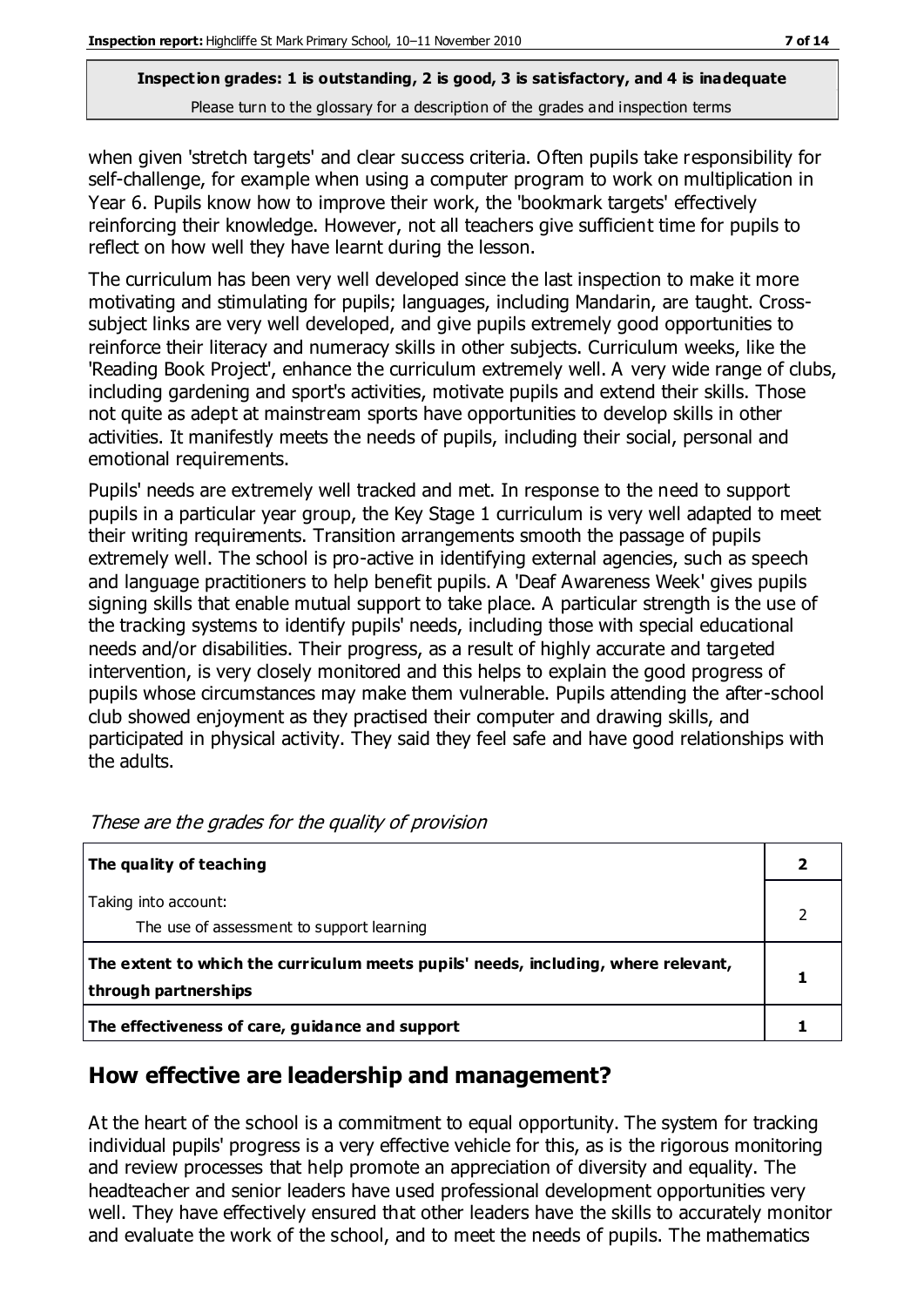coordinator rightly identified the need for a calculation policy to help improve progress and attainment; improvement is the result. Leadership responsibilities and accountability have been extremely well distributed with highly positive effects. All share an ambitious commitment to improvement; a teaching assistant's initiative resulting in improved communication with class teachers. Governing body monitoring is very thorough. Safeguarding is a consistent focus of governors' visits, for example overseeing the 'handover' arrangements of pupils to their parents and carers at the end of the day. It rigorously holds the school to account for its performance. All safeguarding and child protection policies and procedures are in place. A thorough review of community cohesion provision has been conducted. It has led to the recognition of the need to extend the links with two British schools and schools abroad to include curriculum work. Excellent partnerships benefit pupils very well. For example, very good links with local hotels and other organisations led to them being involved in the Year 6 Careers Day, as well as contributing to the development of the wildlife area.

|  |  | These are the grades for leadership and management |  |
|--|--|----------------------------------------------------|--|
|  |  |                                                    |  |

| The effectiveness of leadership and management in embedding ambition and driving<br><b>improvement</b>                                                           | 1                       |
|------------------------------------------------------------------------------------------------------------------------------------------------------------------|-------------------------|
| Taking into account:<br>The leadership and management of teaching and learning                                                                                   | 1                       |
| The effectiveness of the governing body in challenging and supporting the<br>school so that weaknesses are tackled decisively and statutory responsibilities met | 1.                      |
| The effectiveness of the school's engagement with parents and carers                                                                                             | $\overline{\mathbf{2}}$ |
| The effectiveness of partnerships in promoting learning and well-being                                                                                           | 1                       |
| The effectiveness with which the school promotes equality of opportunity and tackles<br>discrimination                                                           | 1                       |
| The effectiveness of safeguarding procedures                                                                                                                     | $\overline{\mathbf{2}}$ |
| The effectiveness with which the school promotes community cohesion                                                                                              | 2                       |
| The effectiveness with which the school deploys resources to achieve value for money                                                                             |                         |

## **Early Years Foundation Stage**

The children enter with expected levels of skills and knowledge overall, but with a particular weakness in writing. They make good progress and the great majority meet the early learning goals for their age. A few make better progress and exceed expected levels. Their writing skills, while remaining the weaker area on entry to Year 1, are being well addressed through more opportunities to make marks. Children make very good progress in their personal development, they socialise well and share resources. They show enjoyment of their learning, for example when discussing and developing drawings as part of their 'Story Making' project on Hickory Dickory Dock. Children have a very good understanding of how to stay healthy and talk animatedly about eating fresh fruit and vegetables. Outstanding teaching was observed but some inconsistencies exist in the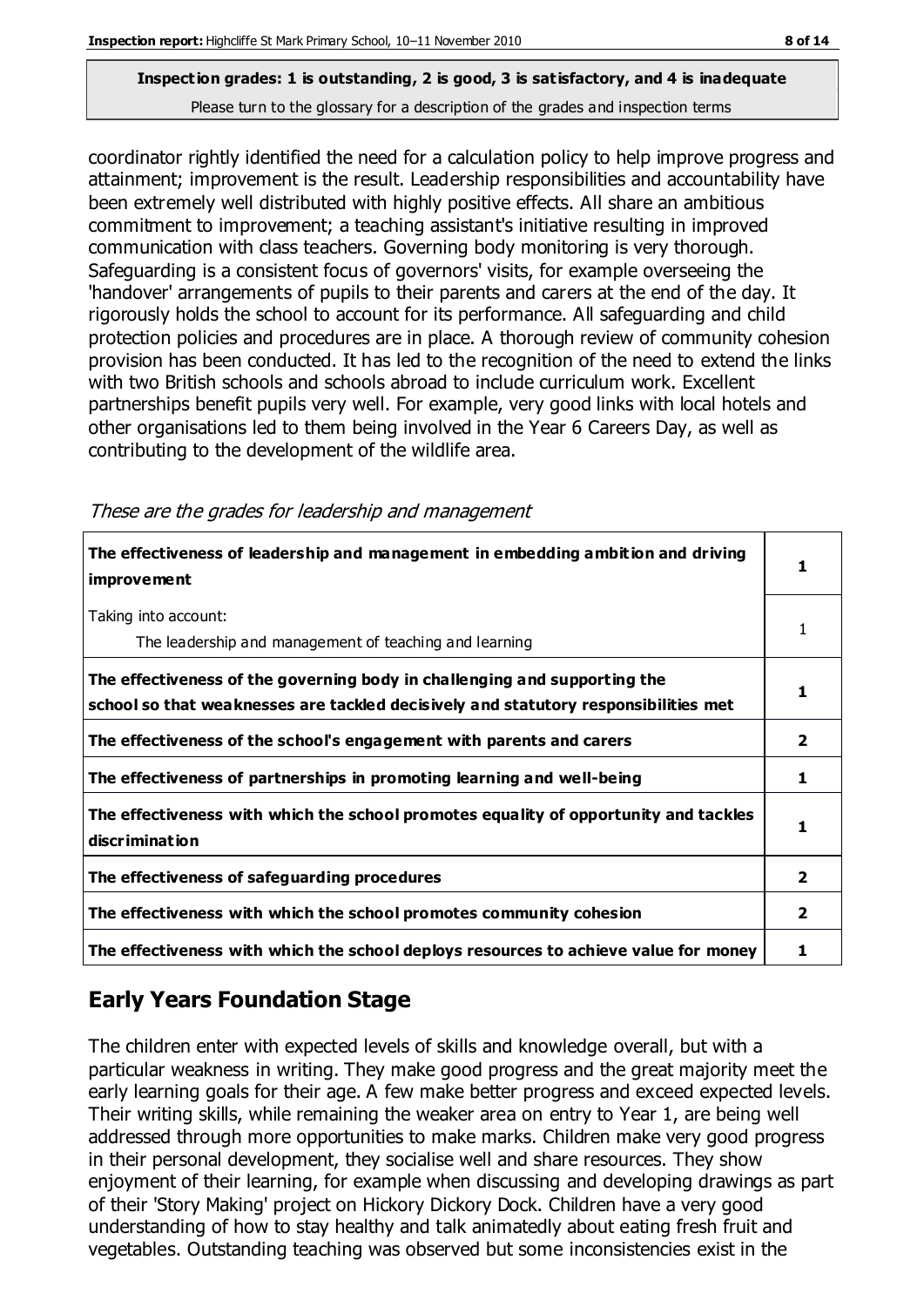# **Inspection grades: 1 is outstanding, 2 is good, 3 is satisfactory, and 4 is inadequate**

Please turn to the glossary for a description of the grades and inspection terms

quality of lessons, for example in the planning for challenge of different ability groups. Consequently, teaching is good overall. Self-evaluation is well established. For example, good leadership and management monitored writing and then identified the need for a focus on developing fine motor skills if progress in writing is to be accelerated. Leaders use tracking information well to identify the future needs of the children. Effective induction procedures and clear communication with parents help the children to settle quickly. The outdoor learning area has been well developed. The curriculum planning has a good balance of adult-led and child-initiated opportunities. Inconsistencies exist in the extent to which planning highlights how the outdoor activities can reinforce the children's learning from whole-class indoor sessions.

| <b>Overall effectiveness of the Early Years Foundation Stage</b>                      |  |  |
|---------------------------------------------------------------------------------------|--|--|
| Taking into account:<br>Outcomes for children in the Early Years Foundation Stage     |  |  |
| The quality of provision in the Early Years Foundation Stage                          |  |  |
| The effectiveness of leadership and management of the Early Years Foundation<br>Stage |  |  |

These are the grades for the Early Years Foundation Stage

#### **Views of parents and carers**

The very large majority of parents and carers believe their children enjoy school. The vast majority state that they are happy with their children's experience. All believe that the school effectively supports their children's knowledge of how to stay healthy. A few expressed concerns about how the school handles behaviour. Inspectors judged pupils' behaviour during the inspection to be good, and often better. The school has effective behavioural policies in place. Teachers in lessons were observed to follow these guidelines in encouraging positive behaviour. A very small minority of parents and carers expressed concerns regarding how the school communicates information about their children's progress, either written or verbally. This is a focus for school development.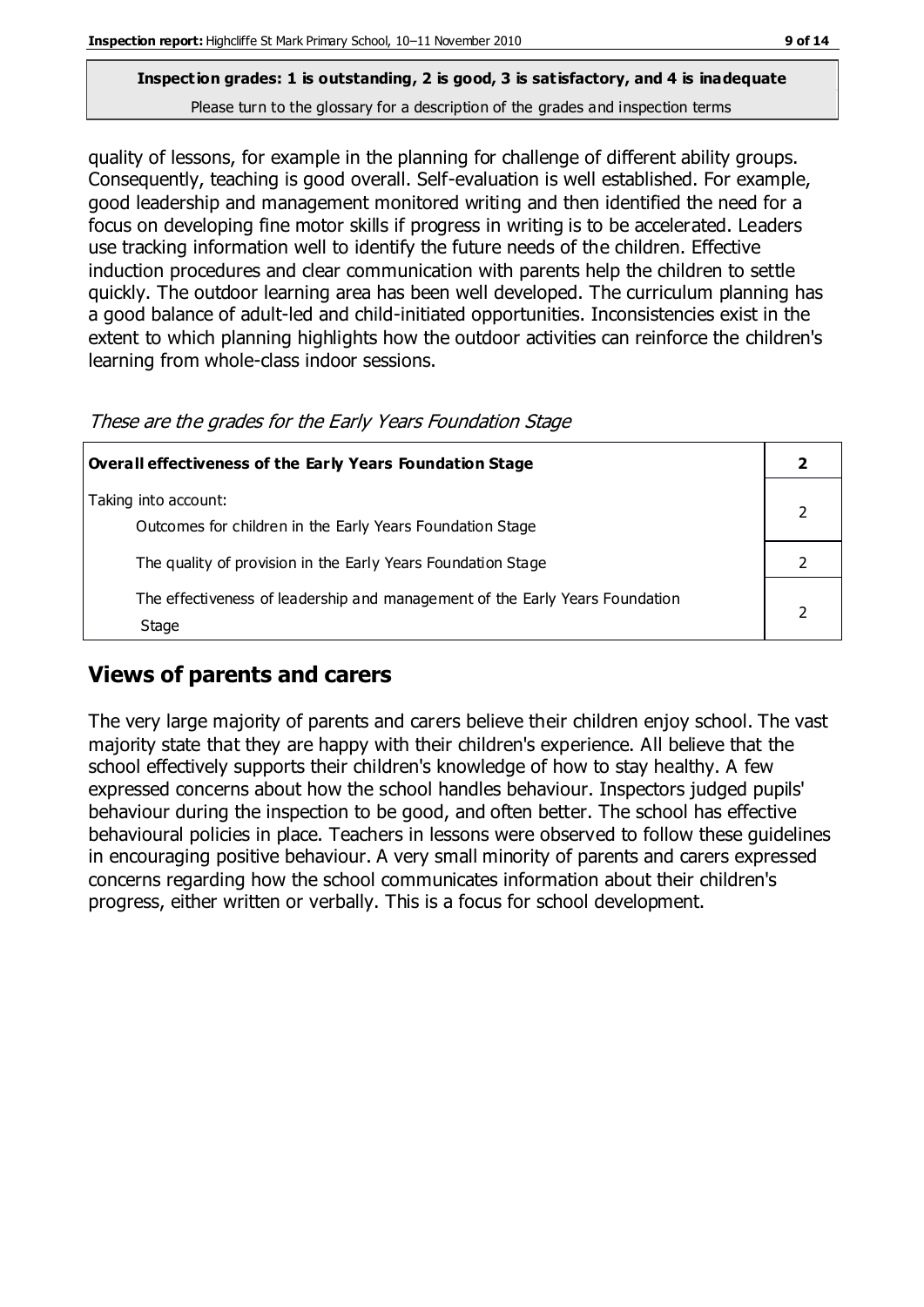#### **Responses from parents and carers to Ofsted's questionnaire**

Ofsted invited all the registered parents and carers of pupils registered at Highcliffe St Mark Primary School to complete a questionnaire about their views of the school.

In the questionnaire, parents and carers were asked to record how strongly they agreed with 13 statements about the school.

The inspection team received 149 completed questionnaires by the end of the on-site inspection. In total, there are 470 pupils registered at the school.

| <b>Statements</b>                                                                                                                                                                                                                                       | <b>Strongly</b><br>agree |               | <b>Agree</b> |               | <b>Disagree</b> |                | <b>Strongly</b><br>disagree |                |
|---------------------------------------------------------------------------------------------------------------------------------------------------------------------------------------------------------------------------------------------------------|--------------------------|---------------|--------------|---------------|-----------------|----------------|-----------------------------|----------------|
|                                                                                                                                                                                                                                                         | <b>Total</b>             | $\frac{1}{2}$ | <b>Total</b> | $\frac{1}{2}$ | <b>Total</b>    | $\frac{1}{2}$  | <b>Total</b>                | $\frac{1}{2}$  |
| My child enjoys school                                                                                                                                                                                                                                  | 88                       | 59            | 55           | 37            | 6               | $\overline{4}$ | $\mathbf 0$                 | $\mathbf 0$    |
| The school keeps my child<br>safe                                                                                                                                                                                                                       | 98                       | 66            | 49           | 33            | $\overline{2}$  | $\mathbf{1}$   | $\mathbf 0$                 | $\mathbf 0$    |
| My school informs me about<br>my child's progress                                                                                                                                                                                                       | 54                       | 36            | 79           | 53            | 9               | 6              | 4                           | 3              |
| My child is making enough<br>progress at this school                                                                                                                                                                                                    | 62                       | 42            | 76           | 51            | $\overline{7}$  | 5              | 3                           | $\overline{2}$ |
| The teaching is good at this<br>school                                                                                                                                                                                                                  | 82                       | 55            | 62           | 42            | $\overline{2}$  | $\mathbf{1}$   | $\overline{2}$              | $\mathbf{1}$   |
| The school helps me to<br>support my child's learning                                                                                                                                                                                                   | 69                       | 46            | 68           | 46            | 6               | 4              | 5                           | 3              |
| The school helps my child to<br>have a healthy lifestyle                                                                                                                                                                                                | 87                       | 58            | 61           | 41            | 0               | $\mathbf 0$    | $\mathbf 0$                 | $\mathbf 0$    |
| The school makes sure that<br>my child is well prepared for<br>the future (for example<br>changing year group,<br>changing school, and for<br>children who are finishing<br>school, entering further or<br>higher education, or entering<br>employment) | 71                       | 48            | 64           | 43            | 6               | 4              | $\mathbf{1}$                | 1              |
| The school meets my child's<br>particular needs                                                                                                                                                                                                         | 75                       | 50            | 61           | 41            | 6               | 4              | 3                           | $\overline{2}$ |
| The school deals effectively<br>with unacceptable behaviour                                                                                                                                                                                             | 57                       | 38            | 66           | 44            | 17              | 11             | $\mathbf{1}$                | $\mathbf{1}$   |
| The school takes account of<br>my suggestions and concerns                                                                                                                                                                                              | 58                       | 39            | 69           | 46            | 10              | $\overline{7}$ | $\overline{4}$              | 3              |
| The school is led and<br>managed effectively                                                                                                                                                                                                            | 72                       | 48            | 70           | 47            | $\overline{4}$  | 3              | $\overline{2}$              | $\mathbf{1}$   |
| Overall, I am happy with my<br>child's experience at this<br>school                                                                                                                                                                                     | 78                       | 52            | 65           | 44            | $\mathsf{3}$    | $\overline{2}$ | $\overline{2}$              | $\mathbf{1}$   |

The table above summarises the responses that parents and carers made to each statement. The percentages indicate the proportion of parents and carers giving that response out of the total number of completed questionnaires. Where one or more parents and carers chose not to answer a particular question, the percentages will not add up to 100%.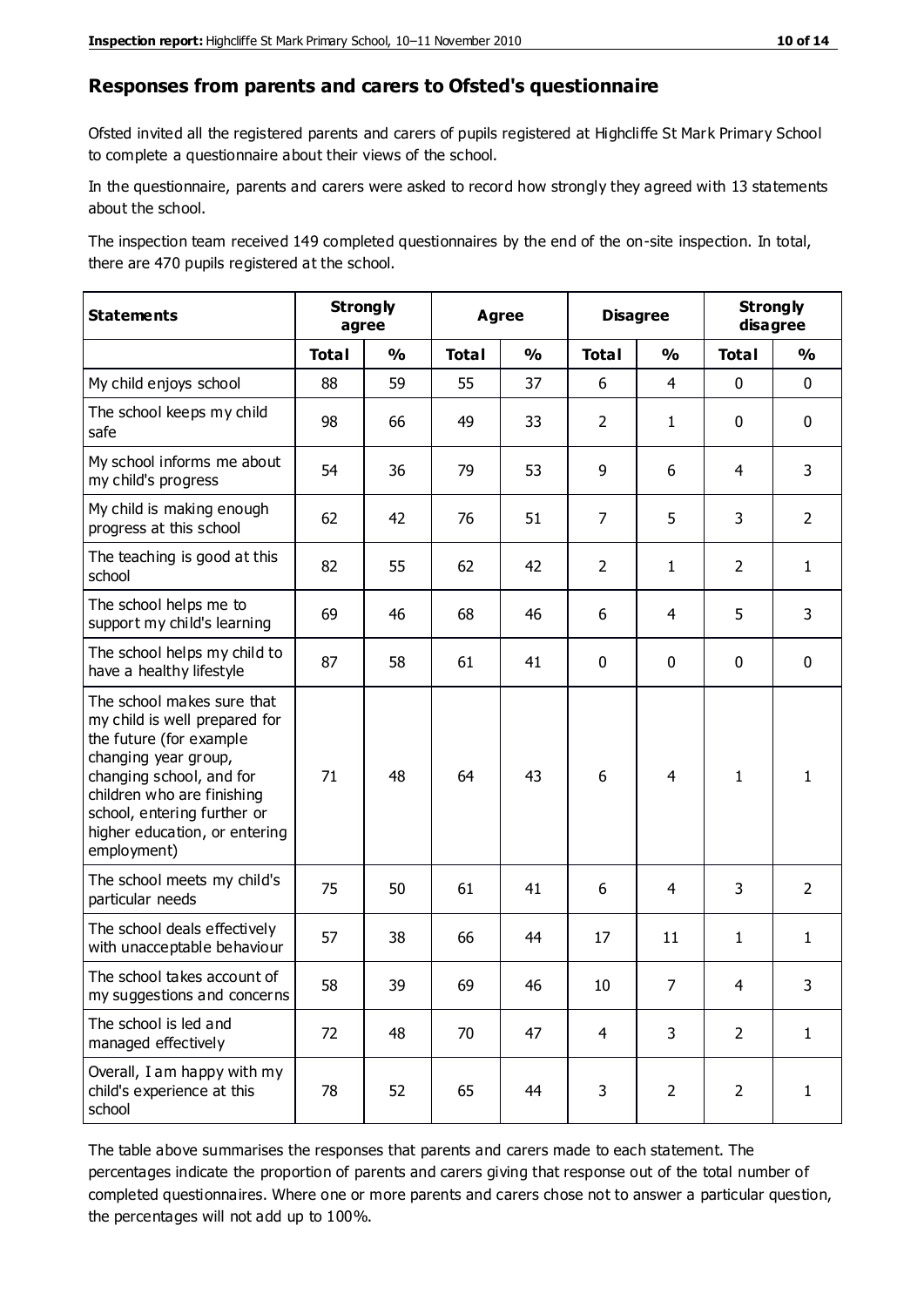## **Glossary**

| Grade   | <b>Judgement</b> | <b>Description</b>                                                                                                                                                                                                            |
|---------|------------------|-------------------------------------------------------------------------------------------------------------------------------------------------------------------------------------------------------------------------------|
| Grade 1 | Outstanding      | These features are highly effective. An outstanding school<br>provides exceptionally well for all its pupils' needs.                                                                                                          |
| Grade 2 | Good             | These are very positive features of a school. A school that<br>is good is serving its pupils well.                                                                                                                            |
| Grade 3 | Satisfactory     | These features are of reasonable quality. A satisfactory<br>school is providing adequately for its pupils.                                                                                                                    |
| Grade 4 | Inadequate       | These features are not of an acceptable standard. An<br>inadequate school needs to make significant improvement<br>in order to meet the needs of its pupils. Ofsted inspectors<br>will make further visits until it improves. |

## **What inspection judgements mean**

## **Overall effectiveness of schools**

|                       | Overall effectiveness judgement (percentage of schools) |      |                     |                   |
|-----------------------|---------------------------------------------------------|------|---------------------|-------------------|
| <b>Type of school</b> | <b>Outstanding</b>                                      | Good | <b>Satisfactory</b> | <b>Inadequate</b> |
| Nursery schools       | 58                                                      | 36   | 4                   | 2                 |
| Primary schools       | 8                                                       | 43   | 40                  | 9                 |
| Secondary schools     | 10                                                      | 35   | 42                  | 13                |
| Sixth forms           | 13                                                      | 39   | 45                  | 3                 |
| Special schools       | 33                                                      | 42   | 20                  | 4                 |
| Pupil referral units  | 18                                                      | 40   | 29                  | 12                |
| All schools           | 11                                                      | 42   | 38                  | 9                 |

New school inspection arrangements were introduced on 1 September 2009. This means that inspectors now make some additional judgements that were not made previously.

The data in the table above are for the period 1 September 2009 to 31 March 2010 and are the most recently published data available (see **[www.ofsted.gov.uk](http://www.ofsted.gov.uk/)**). Please note that the sample of schools inspected during the autumn and spring terms 2009/10 was not representative of all schools nationally, as weaker schools are inspected more frequently than good or outstanding schools.

Percentages are rounded and do not always add exactly to 100. Secondary school figures in clude those that have sixth forms, and sixth form figures include only the data specifically for sixth form inspection judgements.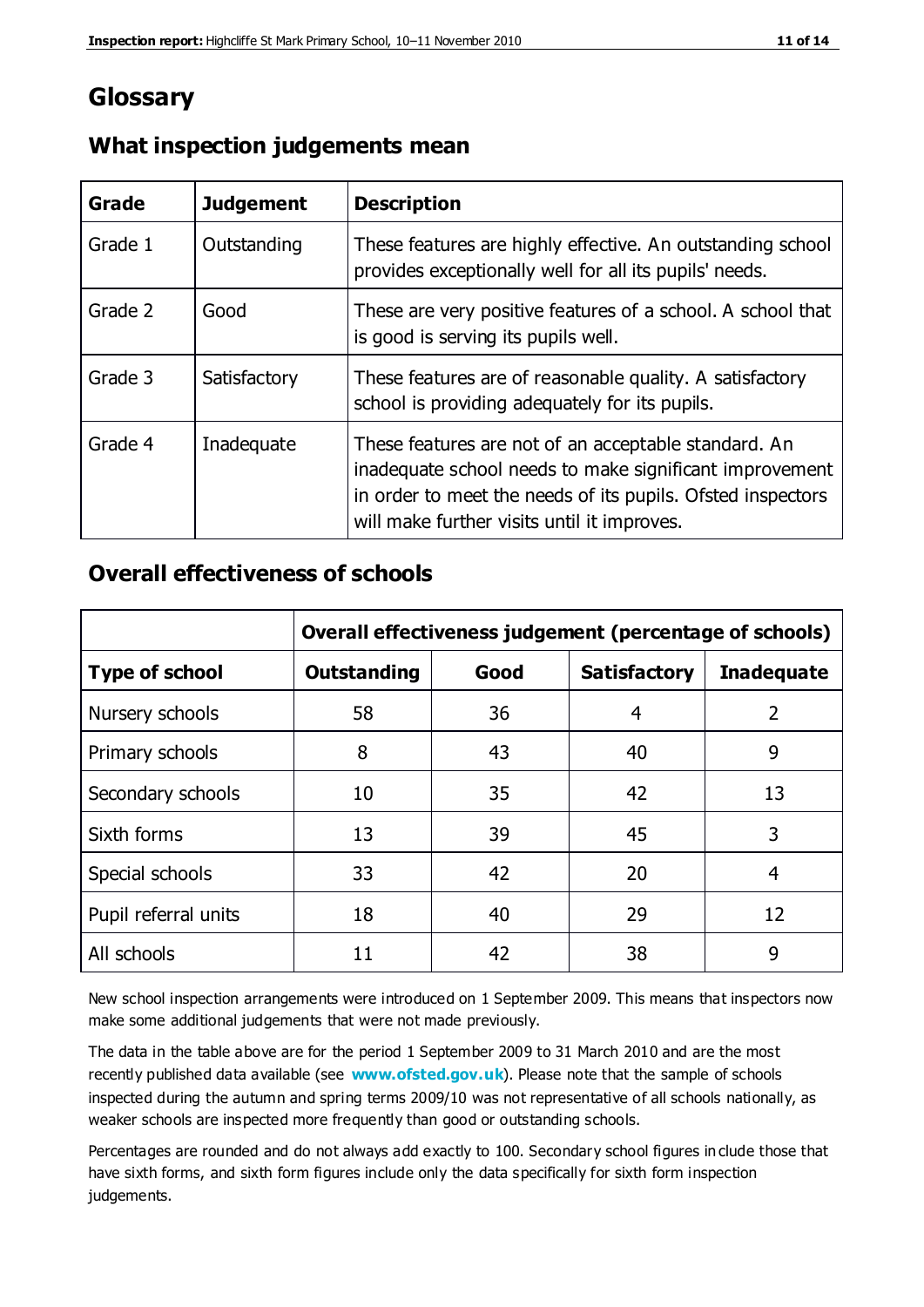# **Common terminology used by inspectors**

| Achievement:               | the progress and success of a pupil in their learning,<br>development or training.                                                                                                                                                          |
|----------------------------|---------------------------------------------------------------------------------------------------------------------------------------------------------------------------------------------------------------------------------------------|
| Attainment:                | the standard of the pupils' work shown by test and<br>examination results and in lessons.                                                                                                                                                   |
| Capacity to improve:       | the proven ability of the school to continue<br>improving. Inspectors base this judgement on what<br>the school has accomplished so far and on the quality<br>of its systems to maintain improvement.                                       |
| Leadership and management: | the contribution of all the staff with responsibilities,<br>not just the headteacher, to identifying priorities,<br>directing and motivating staff and running the school.                                                                  |
| Learning:                  | how well pupils acquire knowledge, develop their<br>understanding, learn and practise skills and are<br>developing their competence as learners.                                                                                            |
| Overall effectiveness:     | inspectors form a judgement on a school's overall<br>effectiveness based on the findings from their<br>inspection of the school. The following judgements,<br>in particular, influence what the overall effectiveness<br>judgement will be. |
|                            | The school's capacity for sustained<br>improvement.                                                                                                                                                                                         |
|                            | Outcomes for individuals and groups of pupils.                                                                                                                                                                                              |
|                            | The quality of teaching.                                                                                                                                                                                                                    |
|                            | The extent to which the curriculum meets<br>pupils' needs, including, where relevant,<br>through partnerships.                                                                                                                              |
|                            | The effectiveness of care, guidance and<br>support.                                                                                                                                                                                         |
| Progress:                  | the rate at which pupils are learning in lessons and<br>over longer periods of time. It is often measured by<br>comparing the pupils' attainment at the end of a key                                                                        |

stage with their attainment when they started.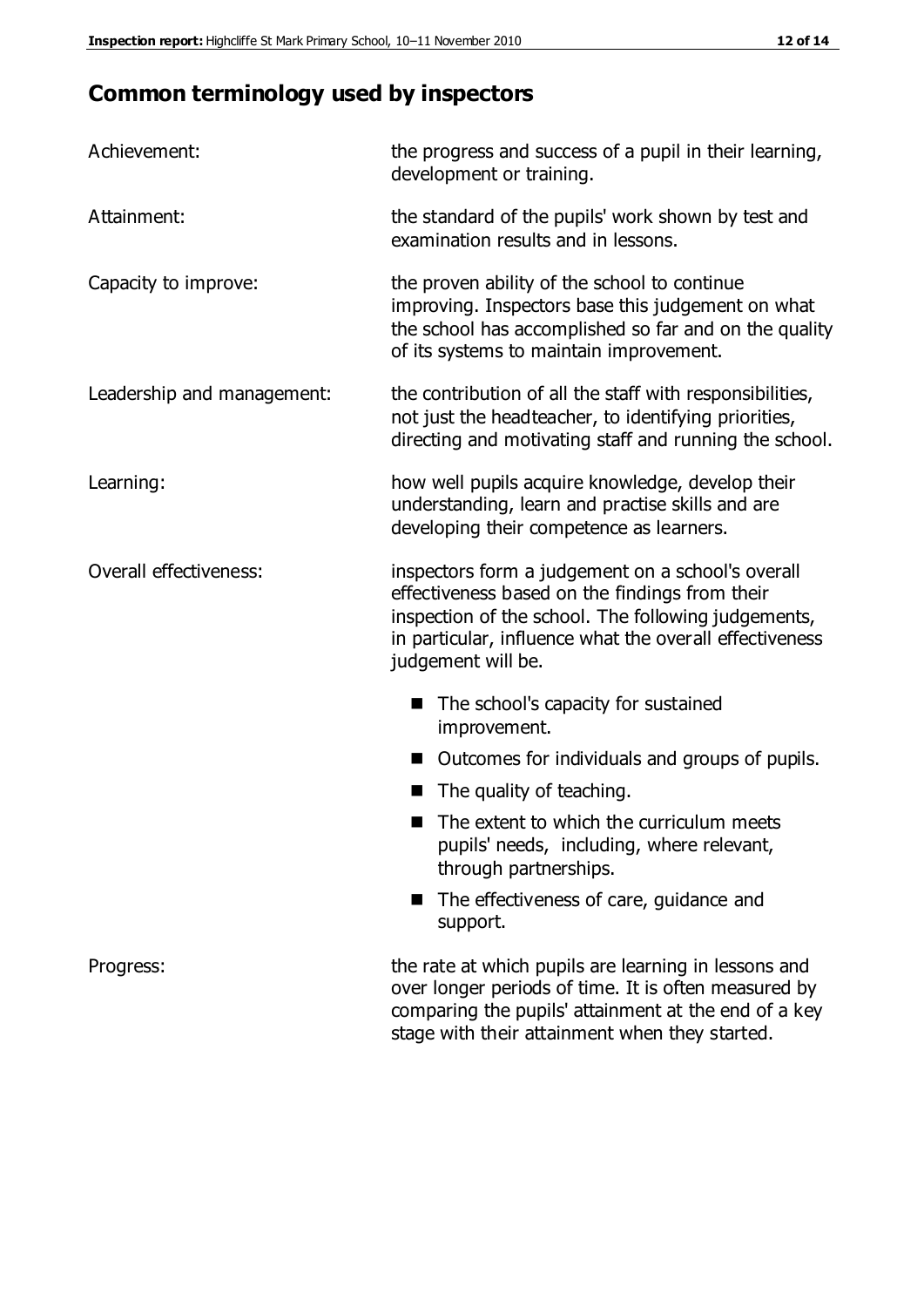#### **This letter is provided for the school, parents and carers to share with their children. It describes Ofsted's main findings from the inspection of their school.**

12 November 2010

#### Dear Pupils

#### **Inspection of Highcliffe St Mark Primary School, Highcliffe, BH23 5AZ**

You may remember our recent visit to your school. You were keen to tell us about your school thank you. We listened carefully to what you told us. Like you, we believe yours is an outstanding school. This means that it is very good indeed!

There are many things that we liked about your school. You informed us how much the adults care for you. We believe that the care and support you get are excellent. Those of you that need additional help with your work get extremely good support much of it from some skilled teaching assistants. We also judged that you have an excellent understanding about how to stay healthy and safe. You make an outstanding contribution to the school and local community your eco and school councillors, for example, do a very good job.

The standard of your work by the time you leave at the end of Year 6 is high, and you make good progress. You told us that the teachers make lessons fun. This is the result of the excellent range of activities that you are given. We believe that you get good and often outstanding teaching. In the outstanding lessons, all of you are given challenging work. We have asked that the school makes sure that all lessons do this. You can help by telling your teachers when you find the work too easy or too hard. The teachers' marking is very good and you have a clear idea of how to improve your work. The adults are now going to give all of you time to think about your learning and what the teachers' comments are about.

All the adults want the best for you. The school is outstanding because of the work and skills of the leaders in the school, particularly your headteacher. They know what the strengths are and also what needs to be improved. One result of this has been the improvements in mathematics. Some of your parents wrote that they would like more information about how well you are progressing. We have asked the school to look at how to do this.

Thank you once again and I wish you all the very best for your future.

Yours sincerely

Michael Pye Lead inspector